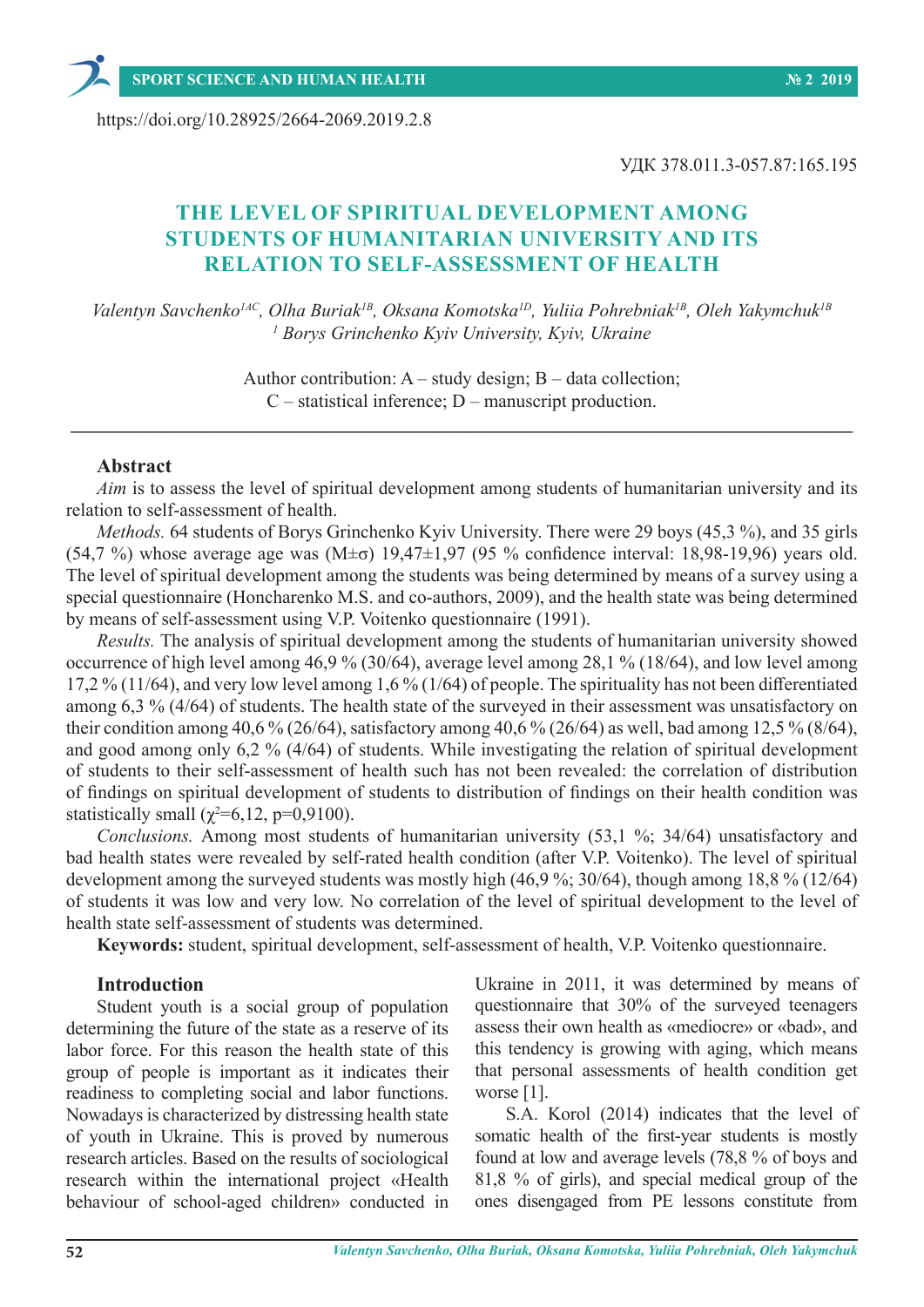11,7 % to 22,5 % of students [9]. A.V. Boieva and Y.A. Leshchenko (2009) have revealed low or lower than average health level among 12,0 % and 11,1 % of students, accordingly, based on results of complex rapid assessment of physical (somatic) health [2]. A.Y. Ivanova and N.M. Kovalchuk (2011) have given the data that rapid assessment of somatic health according to the methods of H. Apanasenko among the students 62,4 % have low level of health, 24,7 % have the level lower than average, and 12,9 % have average level [8]. O.V. Dobrostan and O.I. Plyska also indicate this (2012) having revealed low level of somatic health and strain of adaptation mechanisms among first-year students [4]. The studies conducted by other authors have also shown that the level of somatic health of students for all indicators is unsatisfactory and gets worse during studying at a higher education institution [7, 10, 12, 13, 16, 20 etc]. The somatic health changes among students mentioned above result from occurrence of chronic pathology from internal organs almost among 66 % of the surveyed [18].

The data is given about the health state of students concerning their somatic (physical) health. It is known that human health is a multicomponent phenomenon [3]. Some researchers attach not less importance to spiritual health describing human health [14, 15, 17]. A lot less scientific research is devoted to studying the spiritual health state of students. During the last 10 years, in scientific literature in Ukrainian or Russian languages (electronic data bases of V.I Vernadskyi National Library of Ukraine and Scientific electronic library «eLIBRARY.RU») very few works on this topic are found.

A.Y. Zemlianska and T.A. Hubina (2013) have given the data on second-year medical university students' survey about influence of health on spheres of life of nowadays human. In 53 % of cases the students considered that health mainly has an impact on career and vocational choice, as well as on opportunity for self-realization, in 27 % of cases these were family and interpersonal relations, and in 18 % of cases these were a person's state of mind and their inner world [21]. The researchers H.N. Holubieva and A.I. Holubiev (2018) based on results of the survey have determined the preference of material interests  $(61,9\%)$  over the spiritual ones (38,1 %), and «spiritual burnout» has been revealed among 60% of the surveyed [5]. Some researchers indicate the necessity of paying attention to students' spiritual health as it can help preserve and promote their overall health [11].

*Research objective is* to assess the level of spiritual development among students of humanitarian university and its relation to self-assessment of health.

# **Methods**

64 students studying at the humanitarian university (Borys Grinchenko Kyiv University) have been examined. There were 29 boys (45,3 %), and 35 girls (54,7 %). Average age was (M $\pm$ σ) 19,47 $\pm$ 1,97 (95 % confidence interval: 18,98-19,96) years old. To determine the level of spiritual development of the students a questionnaire from the training manual by M.S. Honcharenko and co-authors, 2009, was used [6, c.41-42]. This questionnaire provides for the choice of any number out of 13 statements answering the phrase «*To my mind, spirituality is»* by the surveyed. Such statements (answers) were:

a) religious commitment;

b) focus of a person on ambitious goal, and ideals of harmony manifested in a personality's inner world;

c) morality;

d) intellectual abilities maturity;

e) emotional needs;

f) commitment to possess human values;

g) an imagined, nonexistent notion;

h) faith in God as higher Reason, love and justice;

i) good attitude to the whole world around;

j) principles of thinking, acting, emotions, relationships, and nutrition;

k) self-knowledge, and self-improvement;

l) the thing I don't need at all;

m) the things never up to me.

According to the authors of this questionnaire, occurrence of the items b), c), f), h), i), j), k) determine high level, occurrence of the items a), d), e) – average level, and occurrence of the items g),  $l$ ), m) – low level of spirituality. For more accurate interpretation of the received results of the questionnaire involving arithmetic methods, we have modified the assessment of this questionnaire. We have determined four levels of human spiritual development:

- high level: occurrence of the items b), f), k);
- average level: occurrence of the items c), h),  $i)$ ,  $j)$ ;
- low level: occurrence of the items a), d), e);
- very low level: occurrence of the items g), l), m).

Each answer-statement marked by the surveyed was appropriated 1 point. To determine the spiritual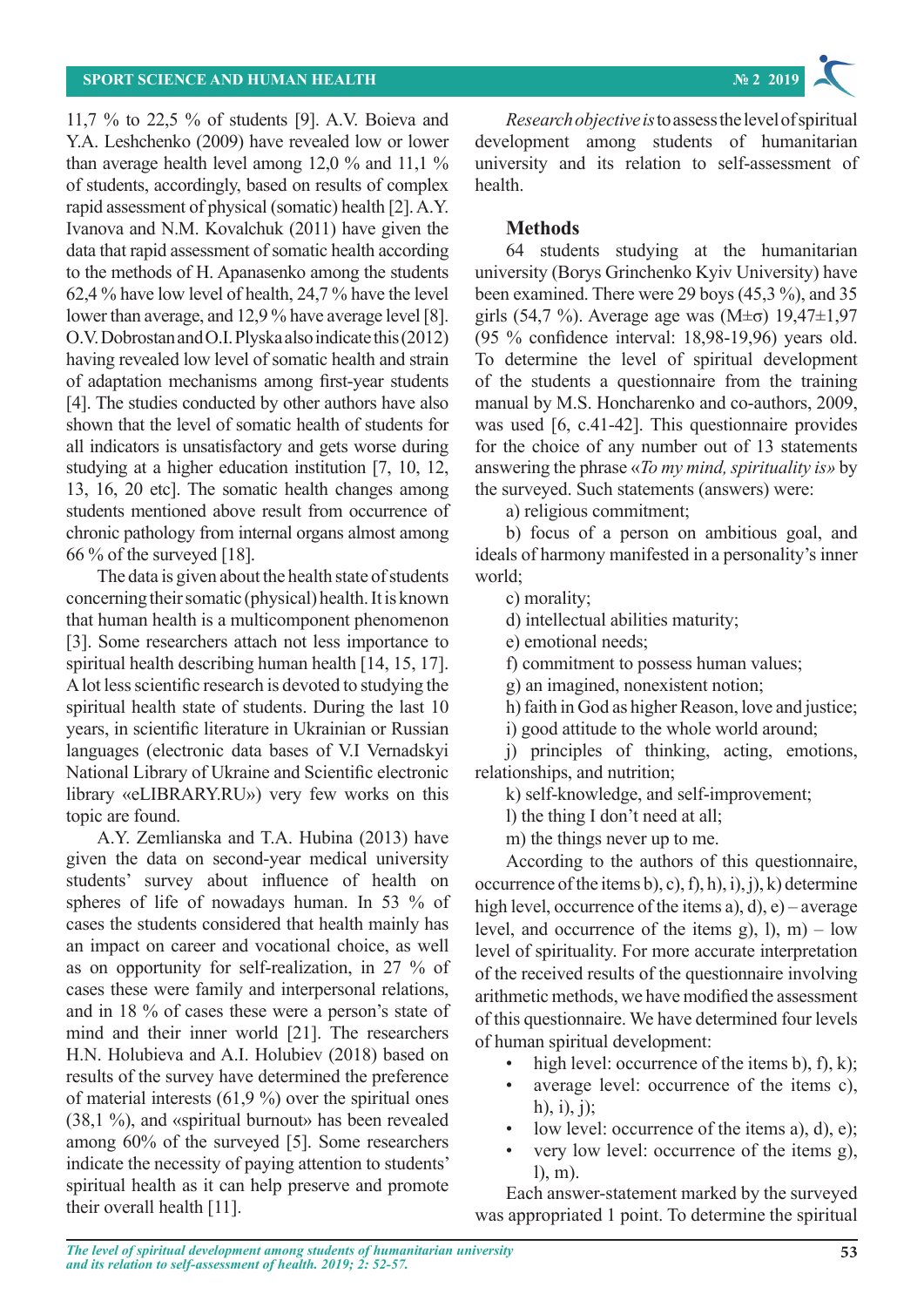development levels mentioned 4 coefficients were taken into consideration:

- for high level: the sum of points by the items b), f), k) divided into 3;
- for average level: the sum of points by the items c), h), i), j) divided into 4;
- for low level: the sum of points by the items a), d), e) divided into 3;
- for very low level: the sum of points by the items g), l), m) divided into 3.

Then the four coefficients counted were being compared. The prevailing spirituality level was considered the one having the highest coefficient value. If the same values were counted according to several coefficients, the spiritual development level was considered undifferentiated.

For self-assessment of health the V.P. Voitenko questionnaire (1991) was used [19], providing for giving answers to 28 questions. Then the sum of points was counted (the more the sum of points is, the worse the health condition is), and the conclusion on the surveyed' health condition was given:

- $\theta$  points good health condition;
- 1-5 points satisfactory health condition;
- 6-10 points unsatisfactory health condition;
- 11-20 points bad health condition;
- more than  $20$  points very bad health condition.

Statistical description of the sample was implemented using the method of order statistics

assessment. There were measured: average mean value (M), mean square deviation value ( $\sigma$ ) and 95 % confidence interval (95 % CI). Relation between the level of spiritual development and self-assessment of health was accomplished by calculation of  $\chi^2$ criterion. Data processing was completed using IBM SPSS Modeler 18.2 software product.

### **Results and discussion**

The analysis of the level of spiritual development among the students of the humanitarian university has shown that the surveyed were mostly choosing 4 answers – 25,0 % (16/64), then 3 answers – 17,2 % (11/64), and 2 answers – 15,6 % (10/64) for survey questions.

In the table 1 the distribution of the number of statements on spirituality having been chosen by the students to answer the question «To my mind, spirituality is» is given. From this table it is possible to make a conclusion that the surveyed students considered in 64,1 % (41/64) of cases that spirituality is focus of a person on ambitious goal and ideals of harmony manifested in a personality's inner world, in 56,3 %  $(36/64)$  of cases – principles of thinking, acting, emotions, relationships, and nutrition, in 54,7 %  $(35/64)$  of cases – self-knowledge and self-improvement, in 42,2 %  $(27/64)$  of cases – good attitude to the whole world around, and in 35,9 % (23/64) of cases – emotional needs. From the five given statements about spirituality, two indicate high level of spiritual development, two – average level, and one – low level.

*Table 1*

| $\mathbf{u}$ with the question with $\mathbf{u}$ minutes spin remainly $\mathbf{u}$ , $\mathbf{u}$ or $\mathbf{u}$ |                                |                |               |
|--------------------------------------------------------------------------------------------------------------------|--------------------------------|----------------|---------------|
| <b>Statements on spirituality</b>                                                                                  | Level of spiritual development | Abs.           | $\frac{6}{6}$ |
| Focus of a person on ambitious goal, and ideals of harmony                                                         | High                           | 41             | 64,1          |
| manifested in a personality's inner world                                                                          |                                |                |               |
| Principles of thinking, acting, emotions, relationships, and                                                       | Average                        | 36             | 56,3          |
| nutrition                                                                                                          |                                |                |               |
| Self-knowledge, and self-improvement                                                                               | High                           | 35             | 54,7          |
| Good attitude to the whole world around                                                                            | Average                        | 27             | 42,2          |
| <b>Emotional</b> needs                                                                                             | Low                            | 23             | 35,9          |
| Commitment to possess human values                                                                                 | High                           | 19             | 29,7          |
| Religious commitment                                                                                               | Low                            | 17             | 26,6          |
| Intellectual abilities maturity                                                                                    | Low                            | 16             | 25,0          |
| Faith in God as higher Reason, love and justice                                                                    | Average                        | 15             | 23,4          |
| Morality                                                                                                           | Average                        | 9              | 14,1          |
| The things never up to me                                                                                          | Very low                       | 6              | 9,4           |
| The thing I don't need at all                                                                                      | Very low                       | $\overline{2}$ | 3,1           |
| An imagined, nonexistent notion                                                                                    | Very low                       |                | 1,6           |

**Distribution of the number of statements on spirituality having been chosen by the students to answer the question «To my mind, spirituality is» (n-64)**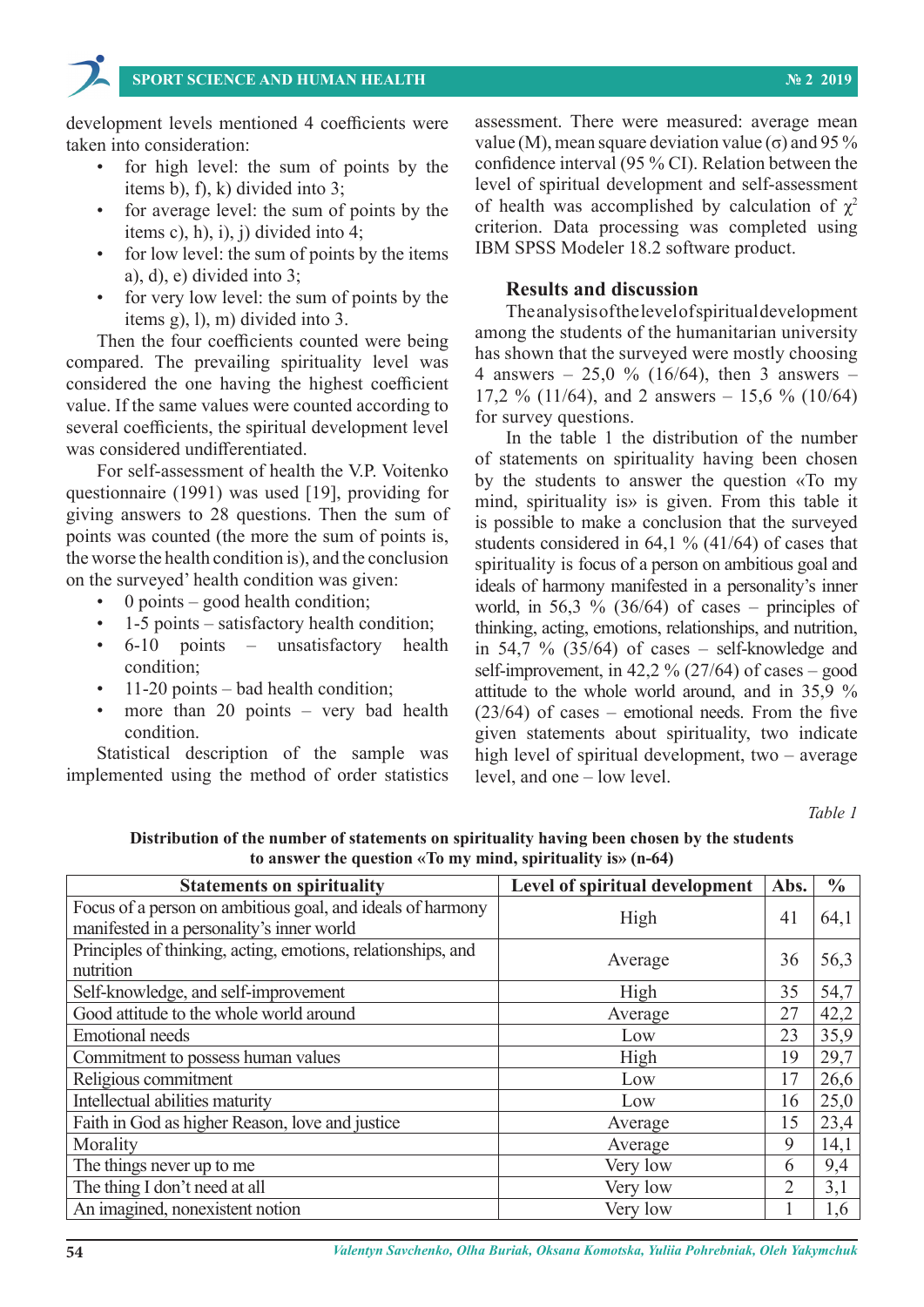#### **SPORT SCIENCE AND HUMAN HEALTH № 2 2019** The thing I domain  $\mathbb{Z}$  is a set at all Very low 2  $\mathbb{Z}$  such a set at all Very low 2  $\mathbb{Z}$



The results of distribution of findings on spiritual development of the humanitarian university students are given in pic. 1. In this picture, we can very low level  $-$  in 1,6 % of cases (1 student see that high level of spiritual development has spirituality level has not been differentiated been determined in 46,9 % of cases (30 students), of cases (4 students).  $\frac{1}{2}$ spirituality and  $\frac{1}{2}$   $\frac{1}{2}$  of  $\frac{1}{2}$   $\frac{1}{2}$   $\frac{1}{2}$   $\frac{1}{2}$   $\frac{1}{2}$   $\frac{1}{2}$   $\frac{1}{2}$   $\frac{1}{2}$   $\frac{1}{2}$   $\frac{1}{2}$   $\frac{1}{2}$   $\frac{1}{2}$   $\frac{1}{2}$   $\frac{1}{2}$   $\frac{1}{2}$   $\frac{1}{2}$   $\frac{1}{2}$   $\$ 

average level – in 28,1 % of cases (18 students), elopment of the humanitarian university low level – in 17,2 % of cases (11 students), and very low level – in 1,6 % of cases (1 student). The spirituality level has not been differentiated in 6,3 % of cases (4 students).



Pic. 1. Distribution of findings on spiritual development of the humanitarian university students (%) Pic. 1. Distribution of findings on spiritual development of the humanitarian university students (%)

to their self-assessment has shown occurrence of good health condition – only in 6,2 % of unsatisfactory health condition in 40,6 % of cases students), demonstrated in pic. 2. So, am The analysis of the students' health according (26 students), satisfactory health condition – in 40,6 % of cases (26 students) as well, bad health and bad health states were revealed.

lysis of the students' health according condition – in 12,5 % of cases (8 students), and good health condition – only in  $6.2 \%$  of cases (4) students), demonstrated in pic. 2. So, among most students surveyed (53,1 %; 34/64) unsatisfactory and bad health states were revealed.



Pic. 2. Distribution of findings on students' health according to their self-assessment,  $(\%)$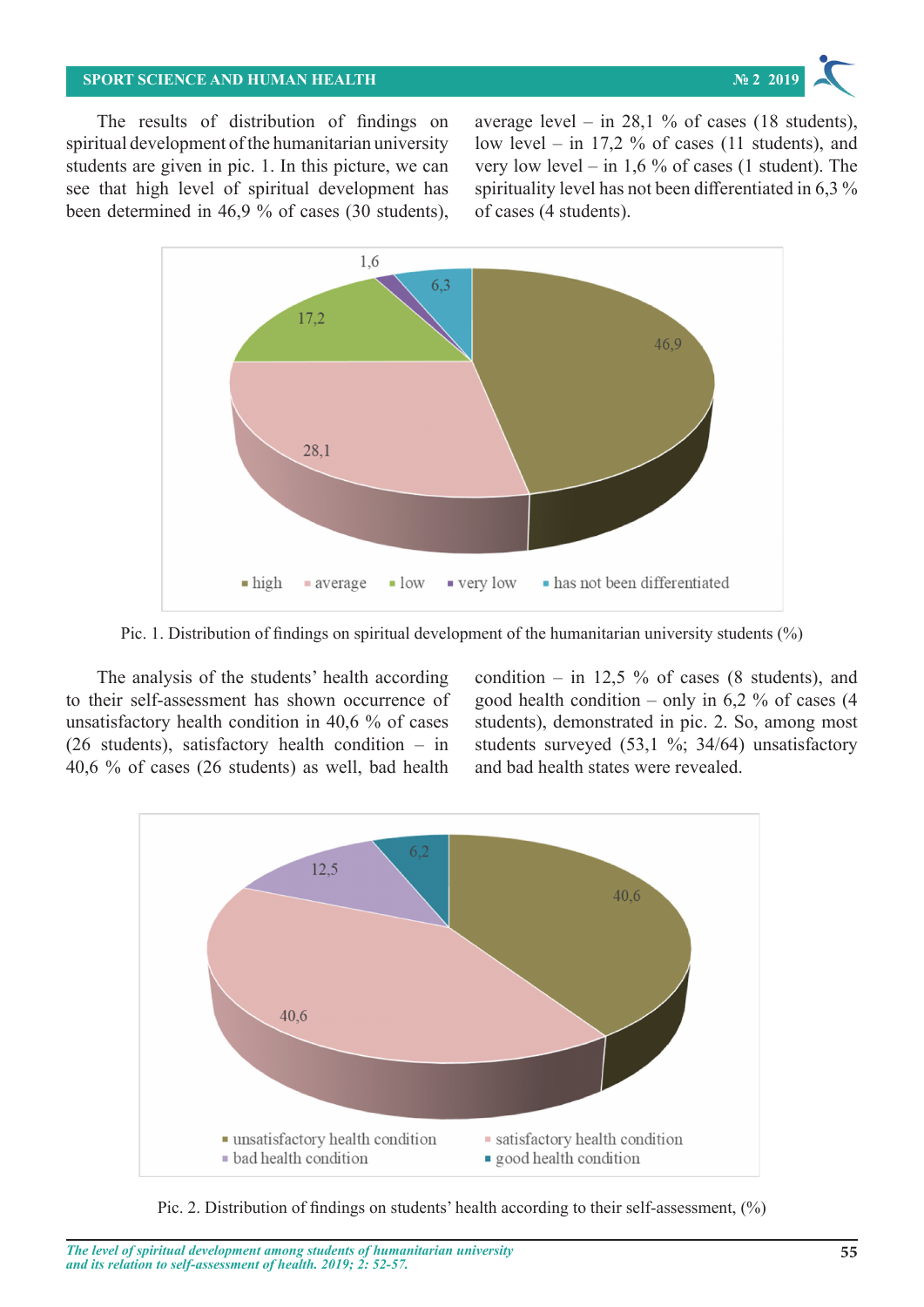## **SPORT SCIENCE AND HUMAN HEALTH № 2 2019**

In conclusion, we have determined the correlation of spiritual development of students to their self-assessment of health by means of determining the relation of distribution of findings on the students' spiritual development to distribution of findings on their health condition. Such relation has not been determined as the  $\chi^2$  Pearson criterion value was  $6,12$  being statistically small ( $p=0.9100$ ).

The results we have received prove and complete the existing perceptions on the state of somatic (physical) health. As according to other authors determining the state of somatic health mostly by means of H. Apanasenko rapid methodology [1, 2, 4, 8, 9], so we have determined (according to health condition assessment using V.P. Voitenko questionnaire) unsatisfactory and bad states (53,1 %; 34/64) among students.

The spirituality (spiritual health) state has almost not been investigated in post-Soviet countries during the last 10 years. The researchers H.N. Holubieva and A.I. Holubiev in 2018 indicated occurrence of «spiritual burnout» among 60 % of students

[5]. In our case, favorable (high) level of spiritual development of the students of the humanitarian university was 46,9 % (30/64). These disagreements can be connected with different approach of assessing the spirituality level among students.

#### **Conclusions**

1. Among most students of humanitarian university (53,1 %; 34/64) unsatisfactory and bad health states were revealed by health condition assessment using V.P. Voitenko questionnaire.

2. According to the survey among the students of the humanitarian university, high level of spiritual development appeared among 46,9 % (30/64), average level among 28,1 % (18/64), low level 17,2 % (11/64), very low level among 1,6% (1/64), and undifferentiated in 6,3% (4/64) of cases. No correlation of the level of spiritual development to the level of health state selfassessment of students was determined.

## **Conflict of interests**

The authors claim no conflict of interests.

### **References**

- 1. Balakirieva OM, Bondar TV, Artiukh OR ta in. Stan ta chynnyky zdorov'ia ukrains'kykh pidlitkiv : monohrafiia. Kyiv: YuNISEF, Ukr. in-t sots. doslidzh. im. O. Yaremenka. Kyiv: "K.I.S.", 2011. (In Ukrainian)
- 2. Boyeva AV, Leshchenko YaA. Character of physical development and functional organism abilities in students. Sibirskiy meditsinskiy zhurnal. 2009;5:97-100. (In Russian)
- 3. Constitution of the World Health Organization. New York, 1946 [Internet]. 2006 [cited 2019 May 15] / Available from: http://www.who.int/ governance/eb/who\_constitution\_ru.pdf. (In Russian)
- 4. Dobrostan OV, Plyska OI. Otsinka rivnia somatychnoho zdorov'ia ta pokaznykiv funktsional'noho stanu studentok pershoho kursu instytutu pryrodnycho-heohrafichnoi osvity ta ekolohii NPU im. M. P. Drahomanova. Nauka i osvita. 2012;4:58-60. (In Ukrainian)
- 5. Golubeva GN, Golubev AI. Ignificance of various factors and detailed health assessment of university students. Nauka i sport: sovremennye tendentsii. 2018;21(4): 96-101. (In Russian)
- 6. Goncharenko MS, Karachins'ka ET, Novіkova VЕ. Diagnostic approaches to determination

of the state of spiritual and moral health of the individual: a manual for practical classes. Kharkiv: V.N. Karazin Kharkiv National University; 2009. p. 41-42. (In Ukrainian)

- 7. Goncharenko MS, Pasynok VG, Novikova VE, Martinenko IG, Samoilova NV. Estimation of condition of somatic and mental health of students of higher educational institutions at adaptation to educational process. Pedagogics, psychology, medical-biological problems of physical training and sports. 2006;3:12-15. (In Ukrainian)
- 8. Ivanova А, Kovalchuk N. The Initial levels of the Health State and Physical Fitness of the First Year Students of Ijitsk National Technical University Certain Specialities. Fizychne vykhovannia, sport i kul'tura zdorov'ia u suchasnomu suspil'stvi. 2011;2:57-59. (In Ukrainian)
- 9. Kоrol SA. Assessment of physical health and physical fitness of students of technical specialties of I course. Pedagogics, psychology, medical-biological problems of physical training and sports. 2014;11:23- 29. doi:10.15561/18189172.2014.1105 (In Ukrainian)